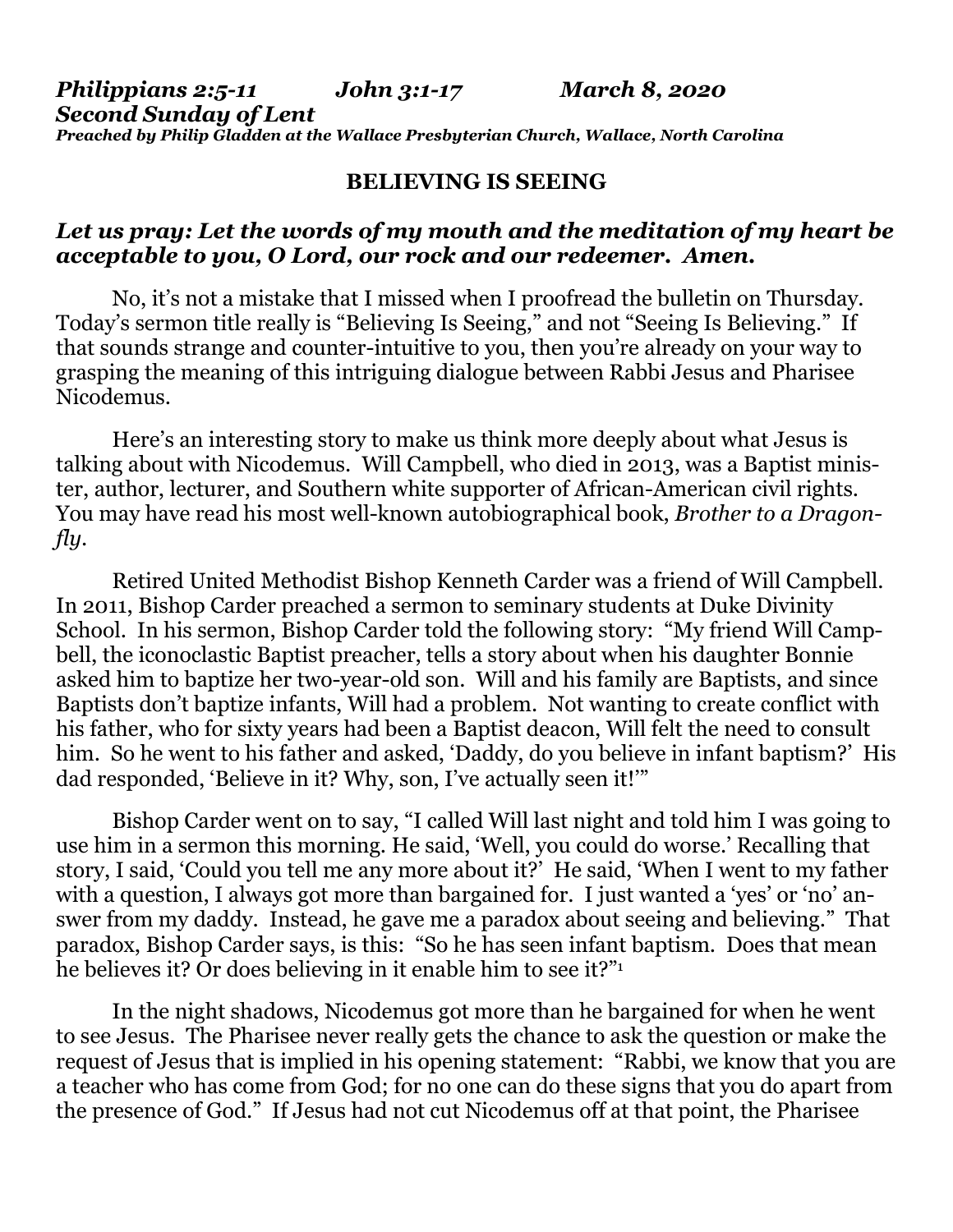might very well have gone on to say something like, "Jesus, do some more of these signs so that we might see and believe." After all, as they say, "seeing is believing."

But, as is so often the case in the gospels when people approach Jesus with a demand or a challenge or a trick question, Jesus turns the tables on Nicodemus. If you skip ahead a few verses in the story, Jesus answers Nicodemus' implied request — "Show us some more signs." Jesus says, "We speak of what we know and testify to what we have seen; yet you do not receive our testimony. If I have told you about earthly things and you do not believe, how can you believe if I tell you about heavenly things?" (John 3:11-12)

These verses from John 3 contain what is probably the most famous Bible verse in the New Testament — John 3:16: "For God so loved the world that he gave his only Son, so that everyone who believes in him may not perish but may have eternal life." The second half of that famous verse is something of a positive re-statement of what Jesus has already told Nicodemus earlier: "I tell you, no one can see the kingdom of God without being born again." In other words, contrary to our typical "I'll believe it when I see it" approach to life, Jesus offers Nicodemus and us an entirely new perspective on life and our relationship with God: "You'll see it when you believe it!"

That invitation was hard for Nicodemus to wrap his head around — "How can these things be?" (John 3:9). To this day, it's just as hard for us to imagine such a different way of knowing and seeing. You may be a native Tar Heel or a recent transplant, but in many ways, most of us operate like folks from Missouri, the "Show-Me State." There are two or three stories about how Missouri got its nickname, but the most widely known concerns U.S. Congressman Willard Duncan Vandiver. He served in the U.S. House of Representatives from 1897-1903. As a member of the House Committee on Naval Affairs, Congressman Vandiver attended a banquet in Philadelphia. In his speech, he said, "I come from a state that raises corn and cotton and cockleburs and Democrats, and frothy eloquence neither convinces nor satisfies me. I am from Missouri. You have go to show me." It's unknown if Congressman Vandiver came up with the "show me" phrase, but his speech made the nickname well known.<sup>2</sup>

The temptation before Jesus is basically the same one he faced in the wilderness — to use his powers and deeds to razzle-dazzle people so they will believe in him. It's the same temptation Jesus faced at the end of his life, as he hung on the cross and was mocked by the chief priests and scribes — "He saved others; he cannot save himself. Let the Messiah, the King of Israel, come down from the cross now, so that we may see and believe." (Mark 15:32)

"That we may see and believe . . ." Isn't that how we always want it to be? Jesus says, "Follow me," and we say, "OK, Jesus, but first, tell us what we're going to be doing, how we're going to do it, what the risks are, what I'll have to give up, etc., etc., etc." Jesus says, "Believe in me . . . put your trust in me," and we say, "OK, Jesus, but first,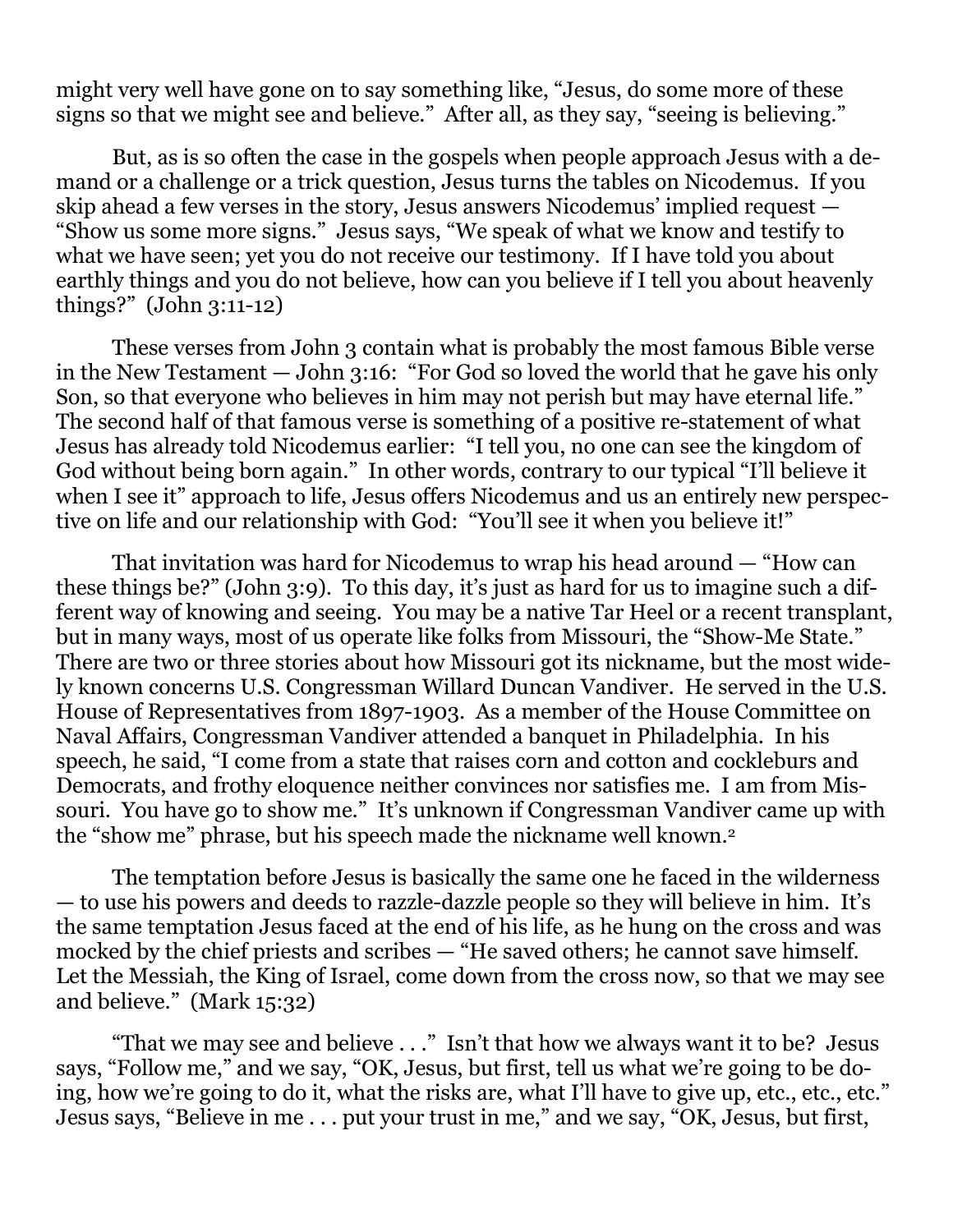give us a little more evidence that you are who you say you are and that you can do what you say you can do." Jesus says, "Believe in me and you will see what I'm talking about," and we say, along with Nicodemus, "How can these things be?"

A couple of years ago, I had the privilege of being a member of the cast of the Living Last Supper at the Wallace United Methodist Church on Maundy Thursday. They graciously invited me to reprise my role this year, but I had to decline because of my shoulder surgery. I had the honor of portraying Thomas (who was called Didymus or The Twin), so I have some sympathy for this biblical character. For 2,000 years, Thomas has been saddled with the unfortunate nickname of "Doubting Thomas," even though he ultimately made the profound confession of faith, "My Lord and my God!" (John 20:28)

Thomas' story later in the gospel of John is the quintessential "show me" story. You may remember that Thomas wasn't with the other disciples when the risen Jesus appeared to them on Easter evening. When the disciples told Thomas, "We have seen the Lord," he said to them, "Unless I see the mark of the nails in his hands, and put my finger in the mark of the nails and my hand in his side, I will not believe." Thomas said, "I'll believe it when I see it  $-$  show me!"

A week later, Jesus did just that, when he offered his nail scarred hands to Thomas and said, "Put your finger here and see my hands. Reach out your hand and put it in my side. Do not doubt but believe." Then Jesus said to Thomas what he talked about with Nicodemus during his night visit: "Have you believed because you have seen me? Blessed are those who have not seen and yet have come to believe." (John 20:29)

While John 3:16 may be the most familiar verse in the New Testament, there is another verse in this story about Nicodemus' night visit that has gotten a lot of attention over the years. After Nicodemus complimented Jesus on the signs he had done, Jesus said, "I tell you, no one can see the kingdom of God without being born from above." That's the New Revised Standard Version translation, and a good translation at that. Maybe you're more familiar with the phrase "without being born again." That's a good translation, also, except it has been misused over the years as a litmus test of a true faith. In some Christian traditions, unless you can cite a specific date, time, and place when you were "born again," your Christian faith is suspect or, at least, not quite as legitimate.

However, Jesus is talking about a whole new perspective on life and God and our relationship with God. A faith and life "born from above" is not a life of "seeing is believing" but a life of "believing is seeing." A faith and life "born from above" is not a life based on simply knowing the facts and the doctrines and the history and even the right Bible passages. Rather, it is a life of "believing is seeing."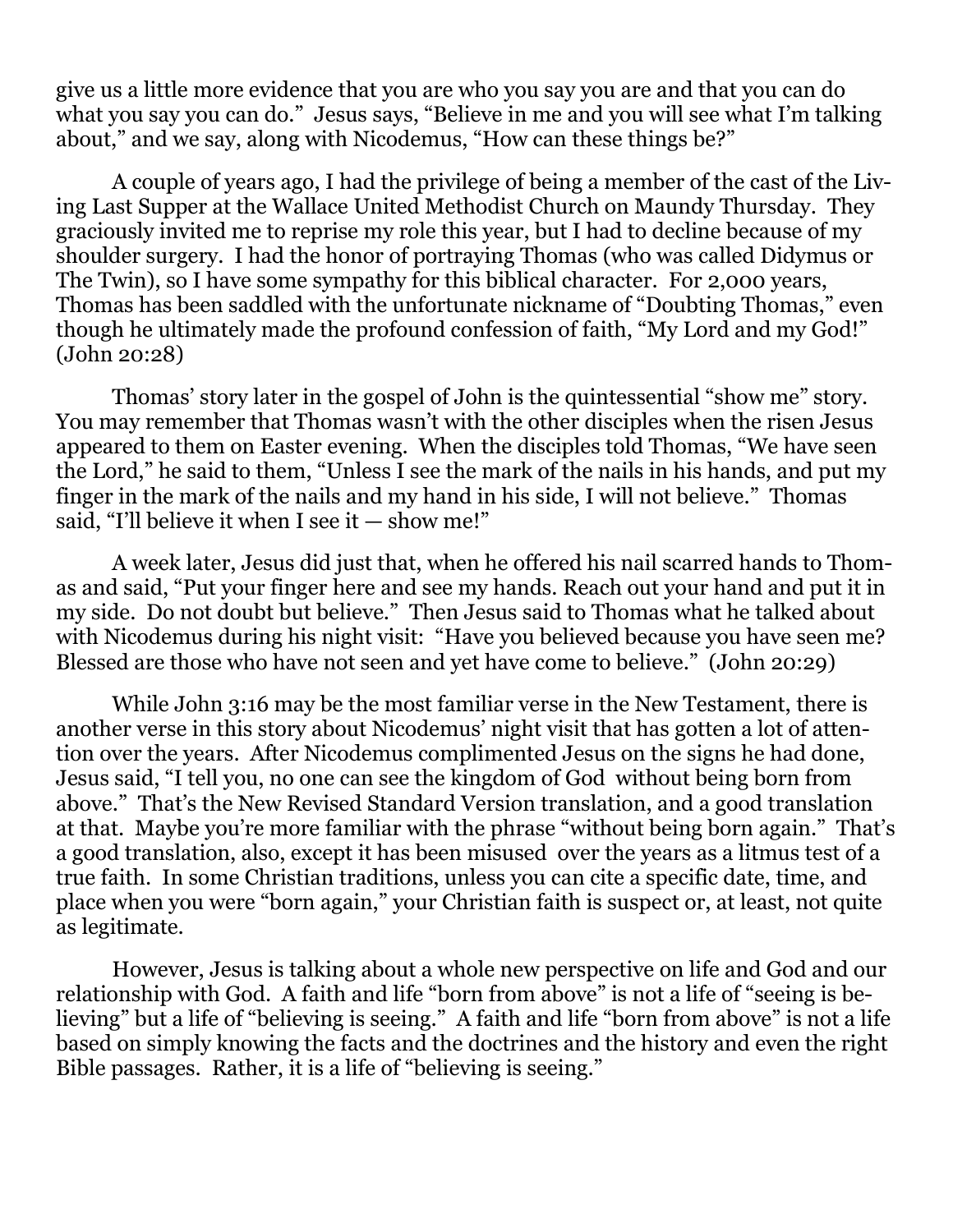Our opening hymn this morning  $-$  "Open the Eyes of My Heart"  $-$  was written by Paul Baloche, who spontaneously sang it as a prayer while leading worship one day. Because the prayer was completely unplanned, if the service had not been recorded that day, we wouldn't have the song to sing in worship today. In the companion volume to our hymnal *Glory to God*, we read, "That prayer of the moment has found a sympathetic response from many people who understand this song as a prayer for an authentic and transformative encounter with God. . . this prayer does not try to bring God down to human level. Instead, it asks for an experience like Isaiah's, being present to God 'shining in the light of your glory.' Like a light casting a shadow, this text implies a subtext. The intense prayer for direct apprehension of God is simultaneously expressing dissatisfaction with secondhand reports of other people's encounters with  $God.^"3$ 

About halfway through John's gospel, we read the story about the death of Jesus' friend Lazarus in Bethany. By the time Jesus arrives to console Lazarus' sisters Mary and Martha, Lazarus has already been dead and in the tomb for four days. When Jesus told the people to take away the stone from Lazarus' tomb, Martha (the sister of the dead man) reacted just as you and I would have reacted, based on the realities of this nitty-gritty life: "Lord, already there is a stench because he has been dead four days." (John 11:39) The King James Version of the Bible is a bit more graphic: "Lord, by this time he stinketh: for he hath been dead four days."

Do you remember what Jesus said to Martha, the sister of the dead man? Contrary to what Martha completely and rationally expected, Jesus said, "Did I not tell you that if you believed, you would see the glory of God?" (John 11:40) And she did, when her brother walked out of the tomb!

Like Nicodemus, like Thomas, even like the chief priests and scribes, we want to see before we'll believe. Which, when you get right down to it, is really a matter of control on our part. If we can gather enough information up front about what is expected of us as followers of Jesus, then we can count the cost and decide whether or not we really want to follow Jesus. If Jesus can show us enough evidence to convince us to follow him, then maybe we'll be more comfortable in our discipleship.

But Jesus has this irritating habit of not performing signs on demand so that people will believe in him. Instead, he issues invitations — "Come and see. Follow me. Take up your cross. Believe in me. Be born again. Be born from above. Walk in the light. Trust in God who loved the world so much that he sent his only Son." That's the message of this Season of Lent. That's the invitation from Jesus. That's the call of faith. That's the offer of new life, a life born from above — "Believe and you will see."

At the end of his sermon to those seminary students, Bishop Carder said, "John reveals the whole secret of the gospel, the meaning of all the signs and wonders: 'For God so loved the world that he gave his only Son, that whoever believes in him should